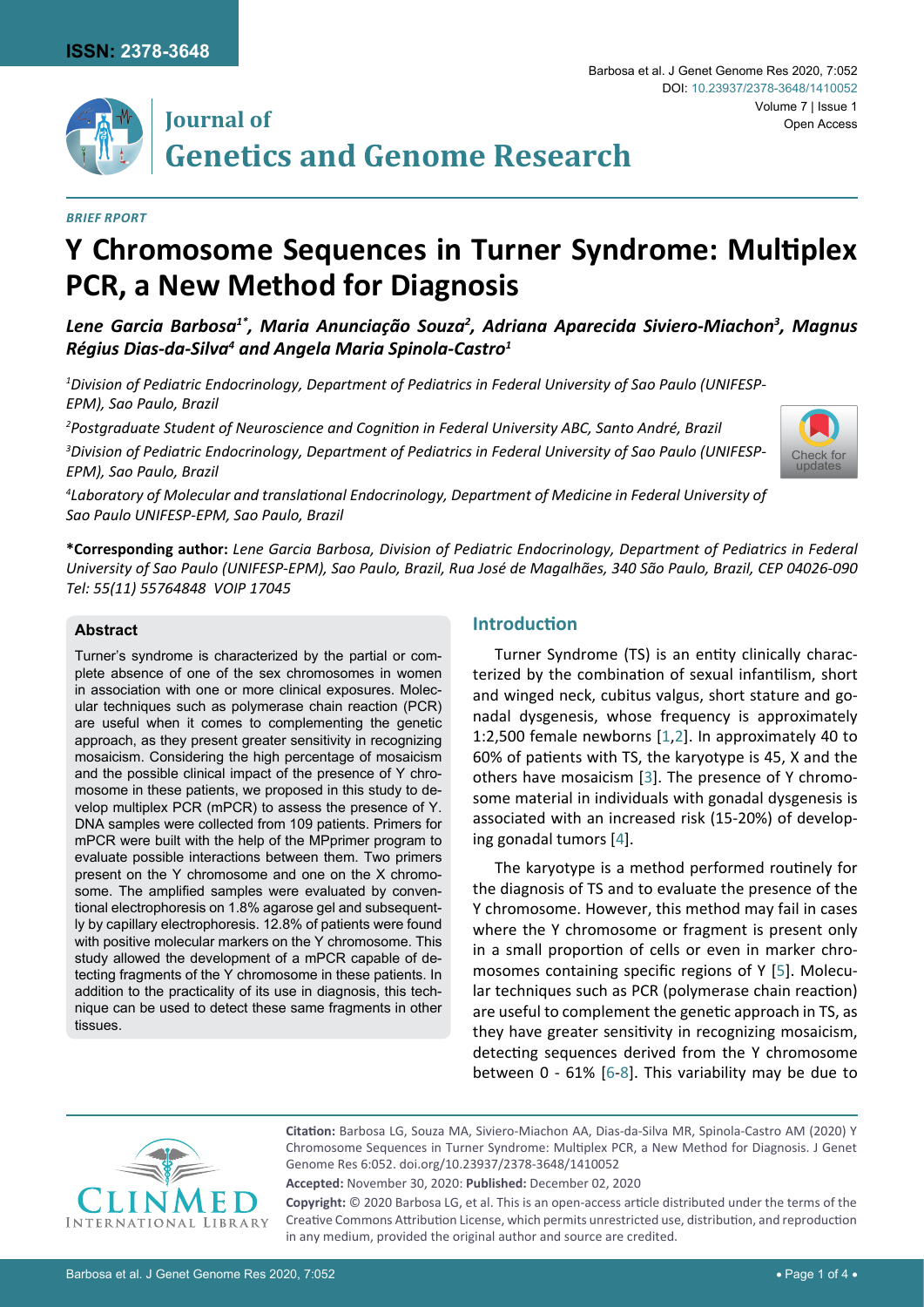<span id="page-1-0"></span>**Table 1:** Primers for PCR built with the aid of the MP primer program and using the gene sequences available on GenBank (www. nbci.com).

| <b>Primer</b> | Oligonucleotides 5'-3            | Product (pb) |
|---------------|----------------------------------|--------------|
| <b>SRY</b>    | TCGCGATCAGAGGCGCAAGATG (forward) | 236          |
|               | CGGGATCTGCGGGAAGCAAACT (reverse) |              |
| <b>TPSY</b>   | TCCCTGGCTTCTGGGCCAATGT (forward) | 343          |
|               | ATCGGACTAGCAAGGGGCAGCA (reverse) |              |
| <b>AMELX</b>  | GGGTTGCGGTGGGGTCAAAGTT (forward) | 474          |
|               | GGCCTCGCCTGTGAGAAAAGCA (reverse) |              |

the molecular methods used, patient selection criteria, different tissues examined and the selection of specific primers on the Y chromosome [[9](#page-3-8)].

Taking into account the high percentage of mosaicism and the possible clinical impact of the presence of fragments of Y chromosome in TS, we proposed, in this study, to develop multiplex PCR (mPCR) to assess the presence of Y chromosome in patients with TS and X chromosome monosomy or with presence of a marker or ring chromosome towards the conventional karyotype.

## **Patients and Methods**

#### **Patients**

A total of 142 patients diagnosed with TS were initially recruited, aged 1-60 years (mean = 22 years, standard deviation 11.7), with a karyotype distribution between 45, X (71.1%, n = 101), 45, X/46, X, r (?) (3.5%, n = 5), 46, X, r (?) (N = 1; 0.7%), 45, X/46, X + sea (1.4%, n = 2), others (23.3%, n = 33), coming from the Pediatric Endocrinology and Clinical Endocrinology Clinic of the Federal University of São Paulo - UNIFESP - EPM. Such study was approved by the Medical Ethics and Research Committee via *Plataforma Brasil* (CAE: 48099115.0.0000.5505) and a term of clarification and free consent, and consent, was obtained from the parents or guardian of the patient.

DNA samples were collected from 109 patients, with karyotype with X monosomy ( $n = 101$ ; 92.7%) or 45,  $X/46$ , X, r (?) (N = 5; 4.6%), 45,  $X/46$ , X + sea (n = 2; 1.8%) and 46, X, r (?) (N = 1; 0.9%).

#### **Methods**

Blood samples (3 ml) from patients were collected in EDTA tubes and kept at 4 °C until processing. Genomic DNA was obtained using the modified Bowtell method [[10](#page-3-9)]. The quality and quantification of the total DNA was performed by measuring the absorbance at 260 nm in a spectrophotometer (Nanodrop 2000). Two fertile and healthy 46, XX and 46, XY individuals were invited as laboratory control for the absence and presence of Y chromosome markers, respectively. For the calculation of the sample size, the prevalence of fragments of the Y chromosome was assumed in 10% [[11\]](#page-3-10) of the patients with TS, a confidence interval of 95% and imprecision of 6%.

Primers for mPCR were built with the aid of the MPprimer program to assess potential interactions between them [\[12](#page-3-7)]. Two primers were designed on the Y chromosome, for the *SRY* gene (GenBank: X53772.1) and for *TSPY* (GenBank: X74029.1) and one present on the X chromosome, for the amelogenin gene - *AMELX* (GenBank: NG\_012040.1), as an internal control of the reaction [\(Table 1\)](#page-1-0).

The PCR reaction was performed with a final volume of 25 µl containing 50 to 100 ηg of genomic DNA; 1.5 mM  $MgCl<sub>2</sub>$ , 0.02 mM each dNTP, 0.05 mM each primer and 2.5 U of Taq platinum DNA polymerase (Invitrogen, Brazil), 10X PCR buffer (Invitrogen, Brazil). The conditions for thermocycling were as follows: Pre-denaturation at 95 °C for 5 minutes, followed by 35 cycles: denaturation at 95 °C for 45 seconds, specific annealing temperature for each primer pair for 30 seconds, an extension at 72 °C for 30 seconds, and a final extension step at 72 °C for 10 minutes.

For amplification, the Veriti 96 Well Thermal Cycler thermocycler (AB Applied Biosystems) was used. PCR was performed separately for each gene, using the annealing temperature determined by the MPprimer software. To select the best annealing temperature for the mPCR reaction, temperatures between 56 °C to 62 °C were used. All amplifications were accompanied by a male (46, XY), a female (46, XX) and a negative control (white - Milli-Q water - ultra pure).

The amplified samples were evaluated by conventional electrophoresis on 1.8% agarose gel prepared with TAE 1X, stained with gelRed, along with a DNA fragment size standard of 100 bp DNA Ladder (Invitrogen, Brazil) to an electric field uniform with electric current of 100 volts and 400 mA, for 30 minutes and observed in the transilluminator GEL DOC EZ Imager (BIO RAD), being subsequently performed the photographic recording of the "bands" obtained. The amplicons obtained were paired with the allelic references for each amplified *locus* aimed at confirming that the PCR products had the expected sizes.

Primers for *SRY*, *TSPY* and *AMELX* were marked fluorochromes for use in capillary electrophoresis. Data were collected automatically in the Data Collection program (Applied Biosystems) and analyzed manually with the support of the GeneMapper 4.0 program (Applied Biosystems).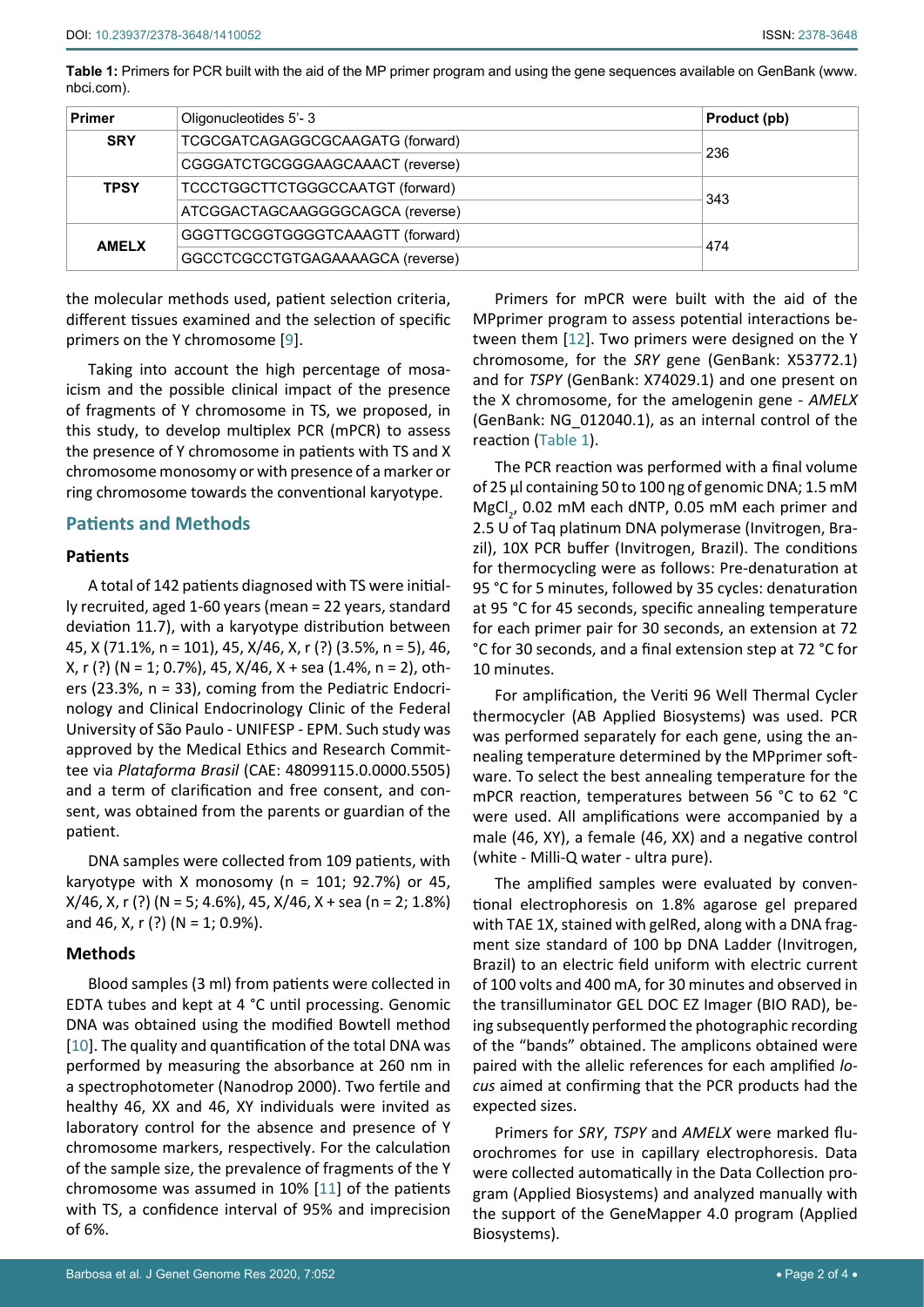<span id="page-2-0"></span>

**Figure 1:** Result of mPCR standardization visualized on 1.8% agarose gel.

Genes SRY (236bp) and TSPY (343bp) present on the Y chromosome and AMELX gene (474bp) present on the X chromosome (internal reaction control). Channels 1: ladder 100bp, 2: control 46, XY; 3: control 46, XX and 4: white.

<span id="page-2-1"></span>

**Figure 2:** Capillary electrophoresis.

mPCR standardization. Genes SRY (236bp) and TSPY (343bp) present in the Y chromosome (in blue) and AMELX gene (474bp), in black, present in the X chromosome (internal control of the reaction). A) Control 46, XY. B) Control 46, XX. Analysis in GeneMapper v4.0.

#### **Results**

For the standardization of mPCR, variables such as type of DNA polymerase, magnesium concentration, primers, in addition to ringing temperature were analyzed, since mPCR is much more sensitive to these variables than PCR performed with only one pair of primers. The final mPCR reaction was standardized with a volume of 25 µl containing 100 ηg of genomic DNA; 1.5 mM  $MgCl<sub>2</sub>$ , 0.02 mM of each dNTP, 0.05 mM of the primer for the *TSPY* gene and double for the other primers and 2.5 U of Platinum® Taq DNA Polymerase, 10X PCR buffer and ultrapure water. The reaction was carried out with the following parameters: 5 minutes of denaturation at 95 °C, followed by 35 cycles of 45 seconds at 95 °C (denaturation), 30 seconds at 58 °C (annealing), 30 seconds at 72 °C (extension) and ending with 1 final extension cycle for 10 minutes at 72 °C. All three primers were amplified specifically in the male control and only the internal control (*AMELX*) was amplified in the

female control, without the presentation of nonspecific bands. For amplification, the Veriti 96 Well Thermal Cycler thermocycler (AB Applied Biosystems) was used. The amplified samples were evaluated by conventional 1.8% agarose gel electrophoresis and, subsequently, by capillary electrophoresis ([Figures 1](#page-2-0) and [Figure 2\)](#page-2-1).

Out of the 109 with TS, 14 (12.8%) patients were found to be positive with the two molecular markers for the Y chromosome.

#### **Discussion**

The main difficulty found for the standardization of mPCR was in adjusting the amplifications, which had bands with low intensity for the *SRY* and *AMELX* genes in the agarose gel. The increase in magnesium concentrations of these primers and subsequent change in the type of DNA polymerase from conventional to hotstart, allowed solving this problem. We would have liked to have developed an mPCR with a larger number of frag-